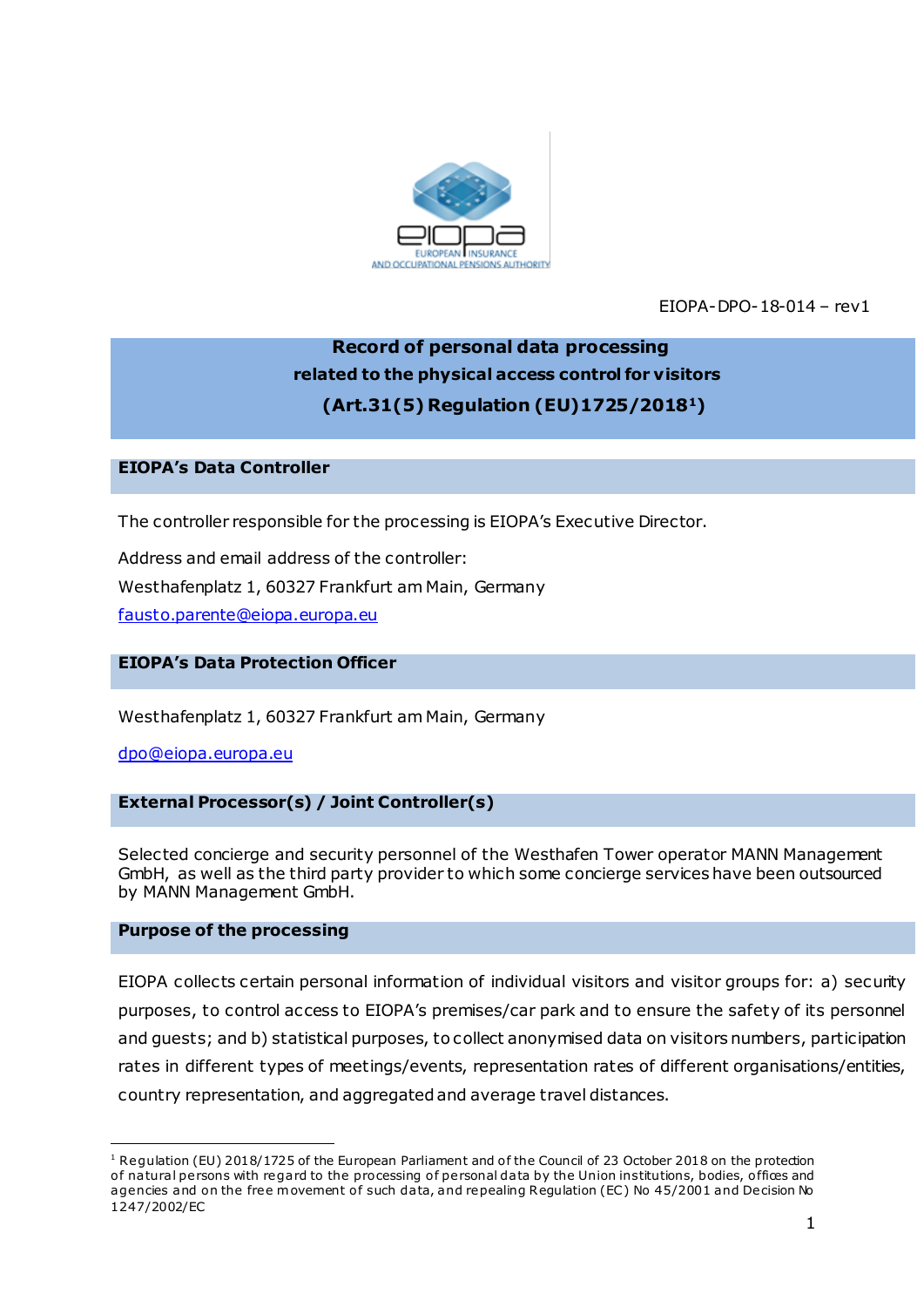#### **Categories of data subjects & Personal data collected**

The data collected is restricted to visitor identification data, i.e. the ones appearing in identification documents including names of the data subjects, name of the employer or institution/entity represented (if applicable), vehicle license plate numbers (if applicable), origin of travel route to EIOPA (if applicable), and general information concerning the visit, such as the name of the meeting/event, the name of the EIOPA staff visited, the expected date and time of arrival and departure.

#### **Recipients of personal data**

Access to the data collected is restricted to staff assigned to EIOPA's Corporate Services Team (which includes facility managers, meeting assistants, and event coordinators), EIOPA's Security Officer, as well as selected concierge and security personnel of the Westhafen Tower operator MANN Management GmbH and personnel of EIOPA's reception services provider.

# **Transfer of personal data to a third country or international organisation. If so, to which ones and with which safeguards?**

No personal data are sent to a third country or an international organisation in the context of this processing activity.

#### **Retention period**

- Personal data will be retained up to three months by EIOPA's reception, at which point any attributable information, such as names and vehicle licence plate numbers, which would allow the identification of individual persons, will be deleted. Only aggregated data on total visitor numbers, participation rates in different types of meetings/events, representation rates of different organisations/entities, country representation, travel distances, and similar will be retained for statistical purposes.

- Any visitor records provided to the concierge and security service of the Westhafen Tower operator MANN Management GmbH will be destroyed one working day after the day of visit.

#### **Technical & organisational security measures taken**

Several technical and organisational measures have been adopted both by the processor and EIOPA in order to ensure the optimum security of the documents and personal data collected from visitors. More precisely:

- Paper copies of collected documents are kept in locked cupboards where access canonly have persons authorised on a need-to-know basis;
- Electronic files are stored in EIOPA's document management systemwith restricted access rights.